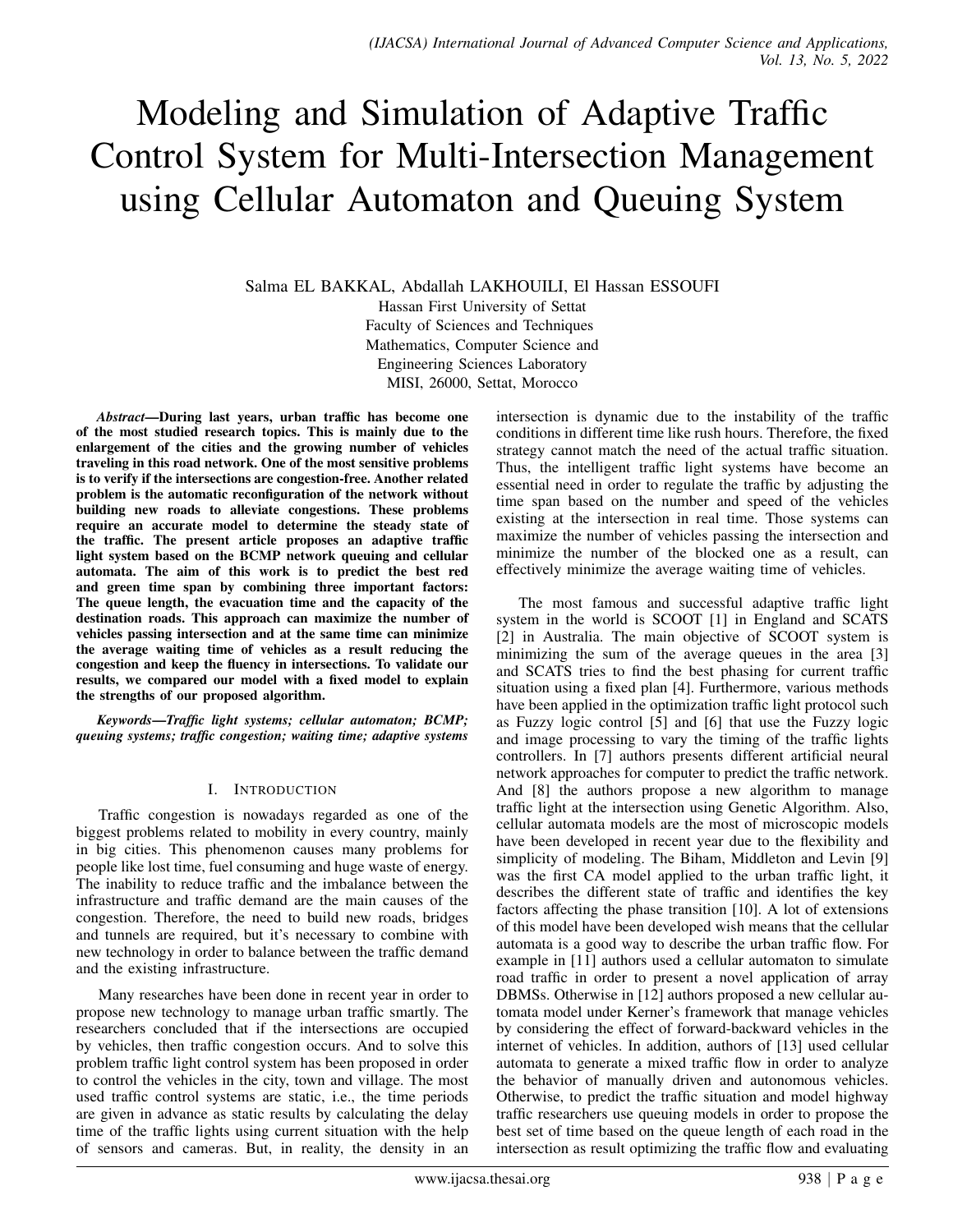the system performance [14]. Most of methods developed in the recent period mainly focused on unsignalized intersections [15]. In [16] authors propose a review about queuing models of unsignalized intersections and in [17] authors presented an approach for both signalized and unsignalized intersections. The author in [18] presents an algorithm that identifies levels of congestion in traffic problems. The author in [19] propose a model for an urban road network dedicated to traffic intersection. And[20] represented an urban road intersection with the BCMP queuing network. Authors programmed a simulator to emulate the vehicle behavior at the intersection and they present a comparison with the analytical model and the proposed approach.

Most of the systems mentioned above focused only to optimize the average waiting time of vehicles in queues and it don't take into consideration the evacuation time of the crossroad. This later is an important parameter because if vehicles stay more time in the crossroad automatically the average waiting time of vehicles will increase and congestion will occur. And to solve this problem we need to guarantee the balance between the number of vehicles passing the intersection and the capacity of the destination roads.

The aim of this paper is to present a new adaptive traffic light system in which traffic light time changes in real time based on the queue length and the capacity of roads. To implement this model, the traffic roads have been designed with cellular automaton in order to study the vehicle behavior between intersections. And use the BCMP queuing system to model our network and calculate the performance measure such as the arrival rate, the average queues length and density of roads. The main objectives of our system are maximizing the number of passing vehicles, minimize the average waiting time in the network and ensure that all vehicles can leave the intersection in the least possible time.

The remaining of this paper is organized as follows: Section 2 presents the necessary scientific background about the BCMP queuing systems and the cellular automaton models. Section 3 presents our proposed approach. In Section 4 we will discuss the experimental results and its analysis, then in Section 5 the conclusion will be drawn.

# II. BACKGROUND

# *A. BCMP Queuing System*

BCMP is a queuing system that consists of a set of queuing centers or stations. Each service center has a scheduling discipline. Each client in the network has a class wish may influence the routing probabilities and the service time at the stations. The classes are labeled by  $1, \ldots, R$  and it can be partitioned into chains. The client enters the network from the outside according to a Poisson process with a give probability, waits in the queue for the service and it gets the next available center or exits the network. The BCMP network contains M stations and R client classes. Each client has a class and for each class a routing probabilities must be specified in order to describe the classes behavior throughout the network. A class can be open which means that clients of this class enters from the outside and eventually leave the network. Or closed which describes client that can never leave the network. Note that in this work only the open class has been studied. There are

TABLE I. EXAMPLE OF ROUTING PROBABILITIES

| sectors | I <sub>1</sub> | $S_{1}$       | O <sub>1</sub> |
|---------|----------------|---------------|----------------|
| 0       | $R_{0,I_1}$    | $R_{0, S_1}$  | $R_{0,O_1}$    |
| $I_1$   | 0              | $R_{I_1,S_1}$ | $R_{I_1, O_1}$ |
| $S_1$   | $R_{S_1,I_1}$  |               | $R_{S_1,O_1}$  |
| $()_1$  |                |               |                |

three sorts of service sectors in an open network. Input sector  $I_i$  used by clients to enter the network, output sector  $(O_i)$  used by clients to exit the network, and internal sector  $S_i$  used to move inside the network. Therefore, the routing probability is a float number  $R_{S_i, S_j}$  which describe the probability that a client can move from sector  $S_i$  to  $S_j$ . Table I presents an example of a routing probabilities values for a network composed by one input sector, one internal sector and one output sector. Note that the sector 0 describes the outsides of the networks. In BCMP network, queuing stations can be classified as one of the following:

- Type 1: The queuing discipline is first in first out (FIFO) and distribution of service time is exponential and class independent.
- Type 2: The queuing discipline is processor sharing.
- Type 3: All the stations have infinite servers (IS) wish means clients never wait in queue.
- Type 4: The service discipline is last in first out (LIFO) with preemptive resume.

And the following variables are used to describe the open BCMP network parameters:

- R: The number of traffic classes in the network,
- $K_{ir}$ : The number of vehicles of the  $r^{th}$  class at the  $i^{th}$  sector.
- $\bullet$   $\mu_{ir}$ : The service rate of the i<sup>th</sup> sector of the r<sup>th</sup> class.
- $R_{0,j,s}$ : The probability in an open network that a vehicle from outside the network enters to the  $j^{th}$ sector of the  $s^{th}$  class.
- $R_{ir,0}$ : The probability in an open network that a vehicle of the  $r^{th}$  class leaves the network after having been served at the  $i^{th}$  station.
- $\lambda_{0,ir}$ : The arrival rate from outside to the  $i^{th}$  sector of the  $r^{th}$  class.
- $\lambda_{ir}$ : The arrival rate of vehicle of the  $r^{th}$  class at the  $i^{th}$  sector.

The performance measures are described as following [20].

•  $\rho_{ir}$ : The utilization of the i<sup>th</sup> sector by  $r^{th}$  class clients. eir

$$
\rho_{ir} = \lambda_r * \frac{\epsilon_{ir}}{\mu_{ir}} \tag{1}
$$

•  $k_{ir}$ : The average number of clients of  $r^{th}$  class at the  $i^{th}$  sector.

$$
k_{ir} = \frac{\rho_{ir}}{1 - \rho_i} \tag{2}
$$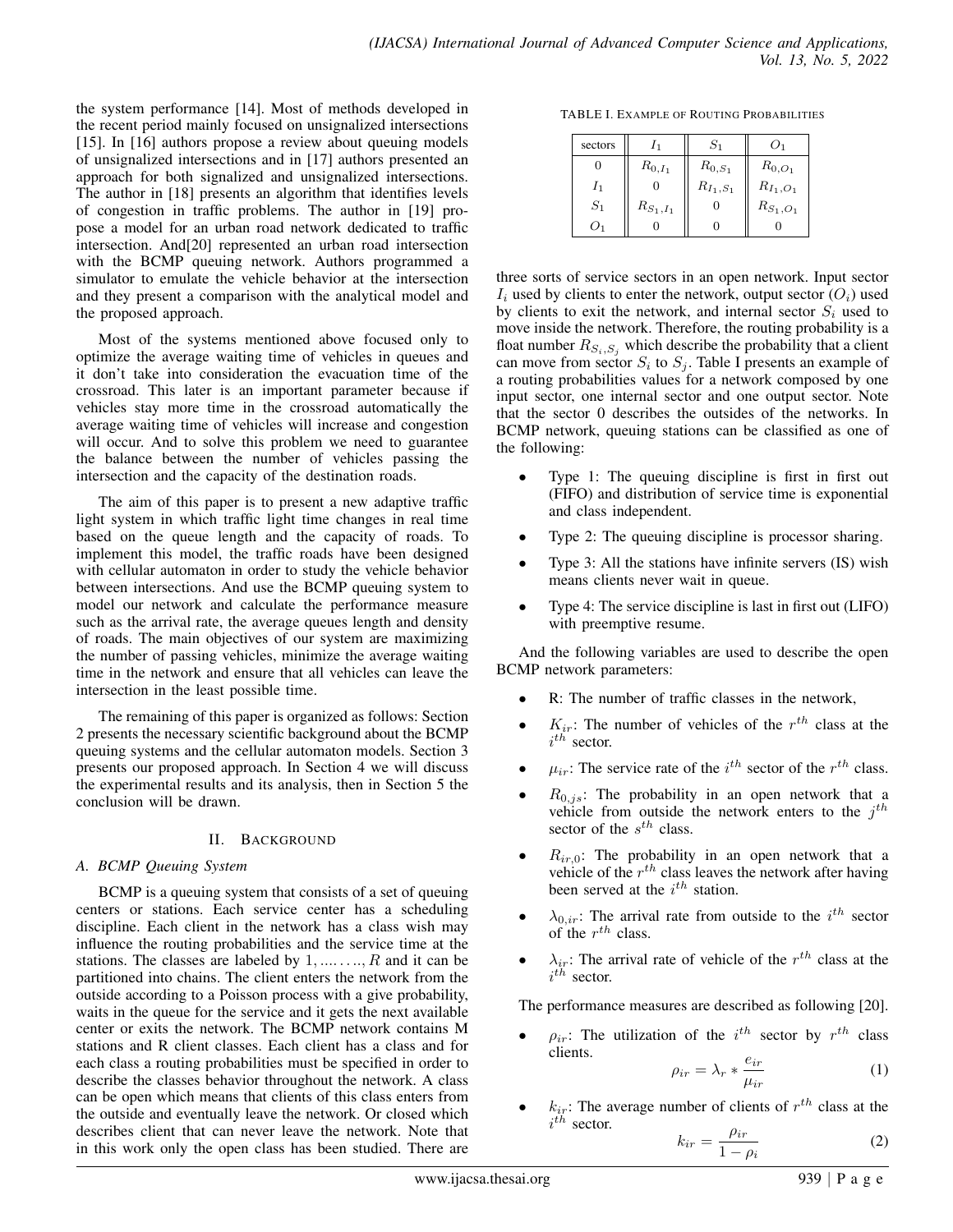•  $T_{ir}$ : The average response time of  $r^{th}$  class clients at the  $i^{th}$  sector.

$$
T_{ir} = \frac{k_{ir}}{\lambda_{ir}}\tag{3}
$$

•  $W_{ir}$ : The average waiting time of  $r^{th}$  class client at the  $i^{th}$  sector.

$$
W_{ir} = T_{ir} - \frac{1}{\mu_{ir}} \tag{4}
$$

•  $Q_{ir}$ : The average queue length of class r clients at the  $i^{th}$  sector.

$$
Q_{ir} = \lambda_{ir} * W_{ir} \tag{5}
$$

Note that i and j indicating sector numbers, while r indicates traffic class

Most researchers have applied the BCMP network system to solve problems related to urban traffic. In [21] authors present a queuing theoretic framework based on BCMP for modeling autonomous mobility on demand systems within capacited road networks. The author in [22] approved using an open BCMP queuing network the uniqueness of solution to obtain an optimal static routing. In [23] authors proposed a simulation of parking using a network of service center capacity queues. in

# *B. Cellular Automaton*

Cellular automatons were originally proposed by John Von Neumann [24]. It consists of a grid of cells. These cells are all equal in size and the lattice can be finite or infinite in number of cells. Also, its dimension can be 1 wish called a linear string of cells, 2 wishes describe a grid of cells or even higher dimension. Every cellular automaton should have three elements:

- Cell's States: It's an integer represents the state of each cell.
- Cell's neighborhoods: To determine the evolution of the cell it should define neighborhoods for each cell. In the simplest case, for example, in a two-dimensional CA the four west, east, south and north adjacent cells are neighborhoods and their state can affect the state of cell in future steps.
- Transition function: It describes the rule followed so that the CA model evolves in time. This rule developed based on the neighborhoods state and model characteristic.

In recent years, most of the microscopic models developed by using the language of cellular automata (CA) [25]. Cremer and Ludwig [26] are the first whose proposed the first model of cellular automaton applied to the road traffic in 1986 and the Biham, Middleton and Levine model [9] is the first classical model applied to the urban traffic. This later describes the principal factors affecting phase transitions and identifies the different states of urban traffic flow [27]. A lot of researchers have proposed many extensions of the BML model. Fukui in 1996 [28] considered the average velocity in the BML and introduced the individual high-speed of vehicles by using the running speed of the traffic flow. Nagatani in 1995 [29] focused to reduce the numbers of gridlocks in the BML and improve

the running status of the traffic by using the cloverleaf junction. Cuesta (1993) [30] and Nagatani (1995) [29] were the first to propose switch rules in the BML model. Ding et al., 2011 [31] have explored the mean field theory in the BML model and the authors of [32] were the first to propose a modified BML to predict the urban traffic jams in real time.

# III. PROPOSAL APPROACH

In this work, the adopted network contains four connected intersections managed by a set of traffic lights pols. An intersection formed by two intersecting perpendicular streets; each street contains bidirectional traffic roads. For the sake of simplicity, the vehicles in this paper can't change their direction which means that if a vehicle enters the network from the north side automatically will leaves the network from the south side. For more details, see Fig. 1.

The traffic lights in a given axis have the green light simultaneously, but they switch to the red at different times because our algorithm calculates time of the red or green color individually for each direction and to simplify more our model it supposed that there was no yellow light. In order to describe our network, the following parameters will be used in this paper:

- $P_i$ : Priority of the green light that equal 1 if in the road i has higher priority to leave the intersection.
- $GT$ : Green light time.
- $RT$ : Red light time.
- $ET:$  Evacuation time of the intersection.
- *RC*: Maximal capacity of the road.
- $FS$ : Free space in front of each road near the intersection.
- $N$ : The number of vehicles existing in the road.
- $S$ : Light state Boolean that equal 1 if the light is green and 0 otherwise.

# *A. Proposed Cellular Automaton*

In order to describe the representation of the traffic between the intersections a one-dimensional cellular automaton has been implemented. This later represent the road as a line of cells, each car occupied only one cell and each cell can host only one vehicle. All cars move in the same direction and we supposed in this work that lane changing is not allowed. Their positions are updated synchronously, in successive iterations (discrete time steps). Note that the required time for a vehicle to move from cell to another is one second. The motion rules of our model are simply that a car moves if its destination cell is empty and all the vehicles behind can move by one cell. Figure 2 shows an illustration of our transition rules.

In this work the space between all intersections is equal which mean that the cell number  $N$  in each road in our network is fixed.

The road density is calculated by the following equation:

$$
\rho = \frac{\sum_{i=0}^{N} C_i}{N} \tag{6}
$$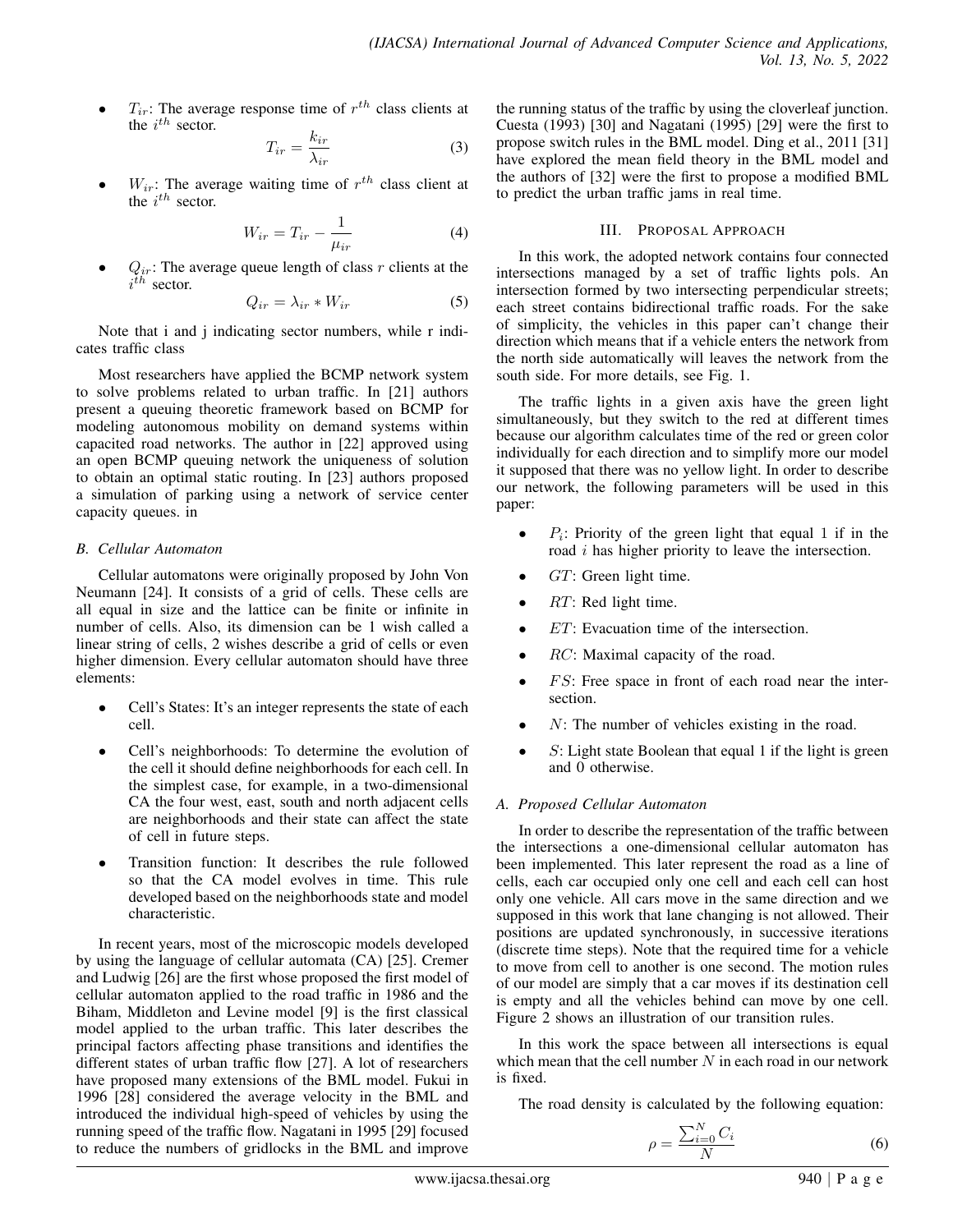

Fig. 1. Adopted Network.



Fig. 2. Transition Rules.

Where  $C_i$  present a Boolean variable that equal 1 if the cell is occupied and 0 otherwise.

$$
C_i = \begin{cases} 1 & if occupied \\ 0 & else \end{cases}
$$
 (7)

# *B. Proposed BCMP System*

In this work the proposed open BCMP queuing network model composed with 8 inputs sectors  $(I_i)$ , 8 outputs servers  $(O<sub>i</sub>)$  and every queue in each intersection has internal sectors wish means the proposed network have 16 internal sections  $(S_{(i,j)})$ . The arrival rates in this network following poisson distribution with parameter  $\lambda$  and the service rate following exponential distribution with parameter  $\mu$ . The queues are type M/M/1 and the service policy is with first-come-first-served (FCFS).

The vehicle classes in this paper are defined as the flow of cars coming from the same input sector consequently 8 flow classes are identified and each class entering the network with parameter  $\lambda_i$ .

For example, class 1 is defined by the vehicles entering network through input  $I_1$  with parameter  $\lambda_1$  and leaving it

TABLE II. ROUTING PROBABILITIES OF THE VEHICLE CLASS 1

| sectors                          | $I_1$ | $S_{(1,1)}$ | $S_{(4,1)}$ | $O_6$ |
|----------------------------------|-------|-------------|-------------|-------|
| 0                                |       |             |             | 0     |
| $I_1$                            | 0     |             | 0           | 0     |
| $S_{(1,1)}$                      | 0     |             |             | 0     |
|                                  | 0     |             | O           |       |
| $S_{\left( 4,1\right) }$ $O_{6}$ |       |             |             |       |

on sector  $O_6$ . The internal sectors of this class are  $S_{(1,1)}$  and  $S_{(4,1)}$ . See Fig. 3 for more details.

Our BCMP model have 8 traffic classes, for each class, a routing probabilities must be specified based on the previous rules. Vehicles are moved between any two stations according to given routing probabilities. For example (see table II ) a class 1 traffic vehicle goes from the input to sector  $S_{(1,1)}$ with probability  $R_{I_1, S_{(1,1)}} = 1$  then it either move to sector  $S_{(4,1)}$  with the probability  $R_{S(1,1),S(4,1)} = 1$  and it leaves the intersection from sector  $O_6$  with probability  $R_{S(4,1),O_6}$ .

# *C. Proposed Algorithm*

In this section the details of the adaptive control algorithm will be presented. The algorithm calculate the red/green time for each traffic signal using the following steps presented in algorithm 1.

The main objective of our model is to adapt the traffic signal duration with the intersection situation in order to minimize the average waiting of the vehicles in the network. The selection of the green time duration is based on the queue lane and the free space existing in front of the road  $(FS)$ .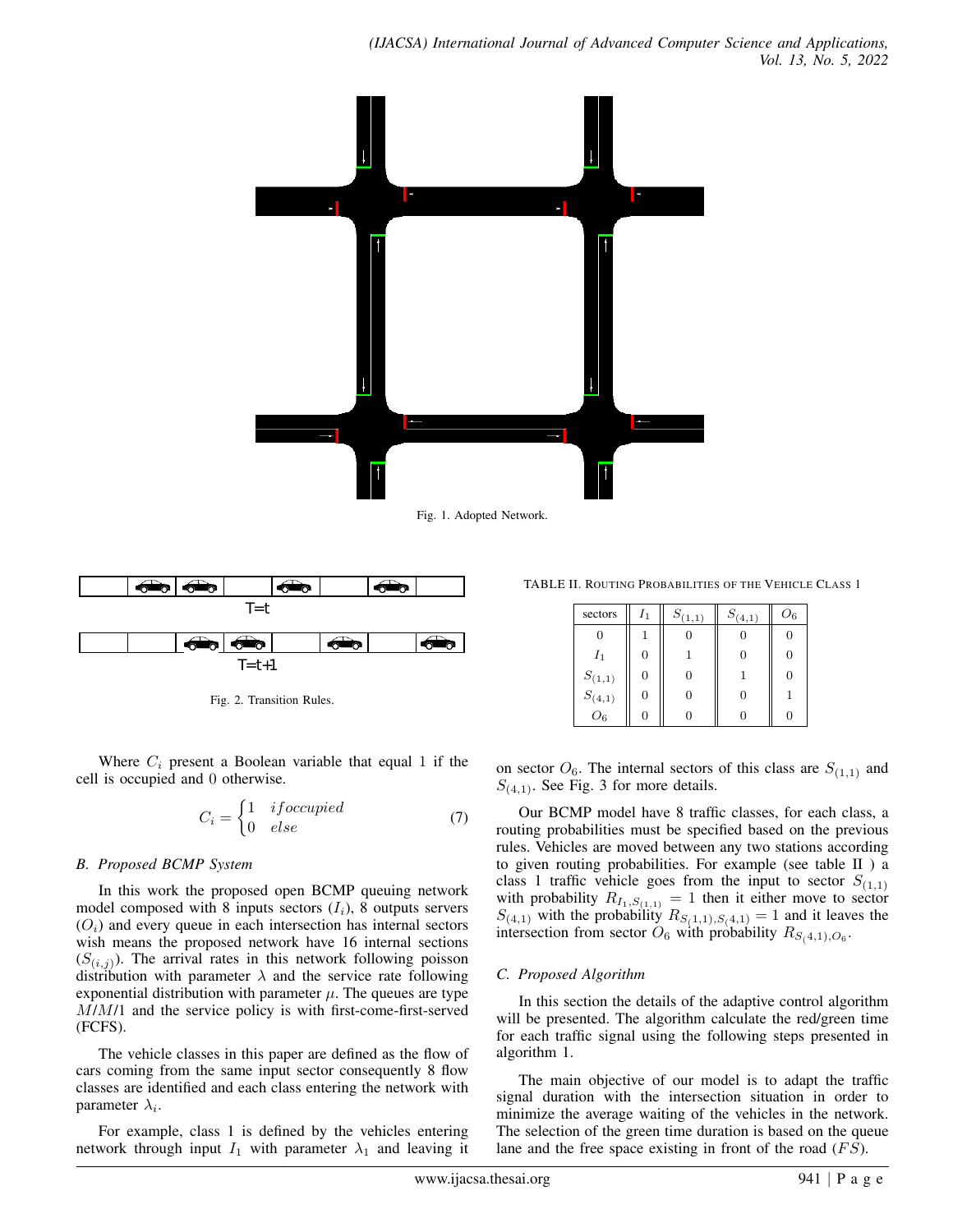

Fig. 3. Our BCMP Network.

# Algorithm 1 Proposal Algorithm

## 1: Procedure

- 2: **FOR**  $t=1$  : T do
- 3: Take decision which axix has priority to have green time
- 4: calculate the green time using equation 10
- 5: generate the phase duration for all direction based on the decided green time
- 6: execute the phase
- 7: END FOR
- 8: End procedure

The selection process is performed every cycle and work as below: First from the intersection structure the axe that has priority to have the green time is known, and based on the waiting lane and free space, the algorithm calculates the green time for each direction with the equation below:

$$
GT_{i,j} = min(FS_{i,j}, Q_{i,j})
$$
\n(8)

and

$$
FS_{i,j} = N - \sum_{k=0}^{N} C_{ik}
$$
 (9)

Where  $i$  describes the intersection number and  $j$  the direction. Note that in every intersection  $j = 1$  and  $j = 4$ define the horizontal axe and  $j = 2$  and  $j = 3$  define the vertical one. After the program calculate the green time for each direction, then, calculate the cycle duration by adding the evacuation time of the intersection  $(ET_i)$  to the max of the two green times selected. For example, if the horizontal

TABLE III. ARRIVAL RATE VALUE

| $\lambda$ values | Traffic state        |  |  |  |  |
|------------------|----------------------|--|--|--|--|
| 02               | free flow state      |  |  |  |  |
| 0.4              | medium flow state    |  |  |  |  |
| 09               | congested flow state |  |  |  |  |

axe has the priority, the cycle duration is equal to the follow equation:

$$
H_i = max(GT_{i,1}, GT_{i,4}) + ET \tag{10}
$$

## IV. NUMERICAL SIMULATION

There are two simulated approaches, our model and the fixed model where the green and red time values are fixed. This simulation will lead to explain the differences between these two models and show the performance of the proposed adaptive system.

In this section the arrival and service rates parameters are presented.

## *A. Arrival Rates*

This parameter defines the number of vehicles that arrive at a sector per time unit. As mentioned, we have 8 inputs which mean we have 8 arrival rate  $[\lambda_1, \ldots, \lambda_8]$ .

In Table III we present the different arrival rate with the situation that they occurred.

## *B. Service Rates*

This rate defines the number of vehicles crossing a sector per second, it supposed that all the sectors in our network have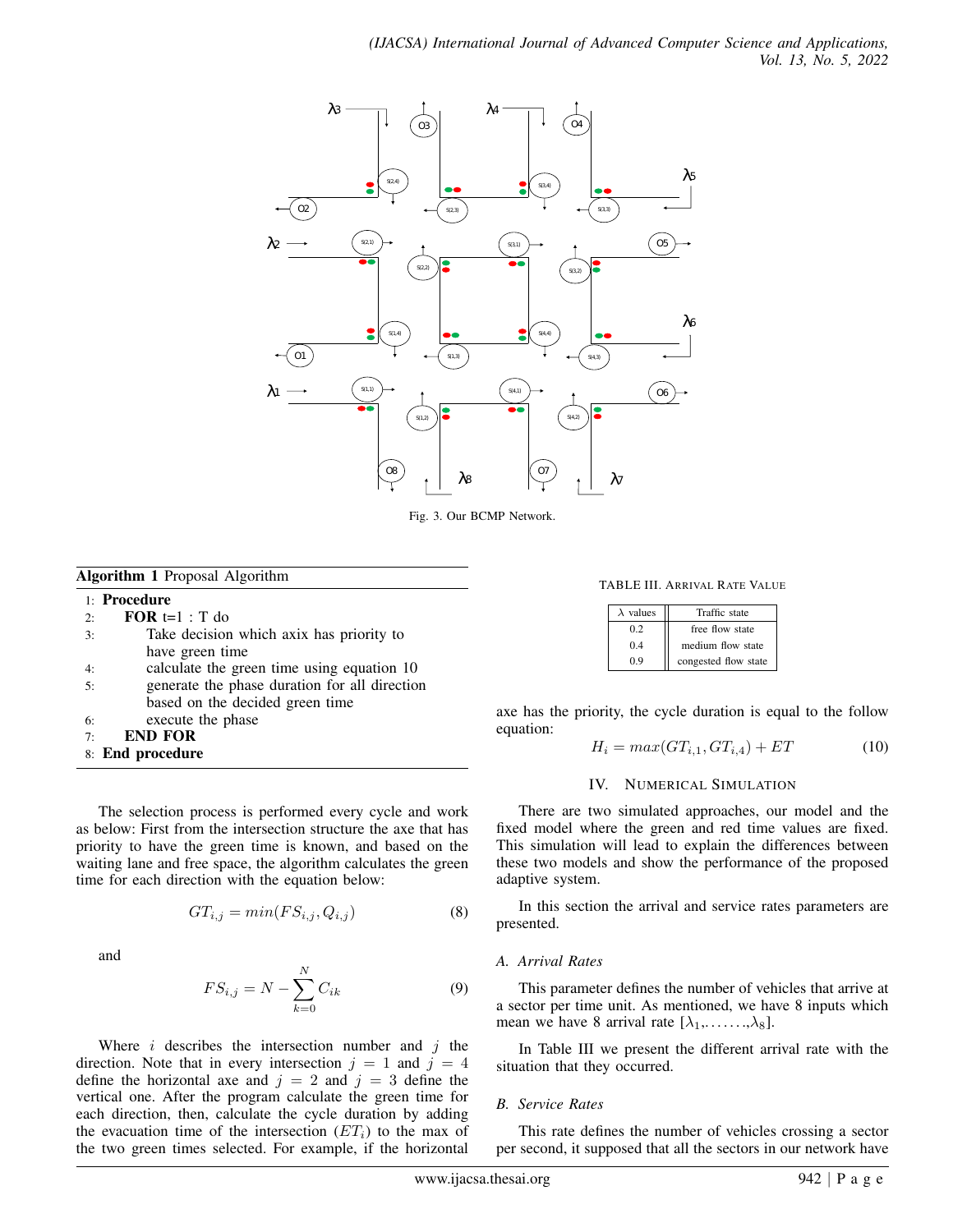

Fig. 4. Comparison of Density for Free Flow State.



Fig. 5. Comparison of Density for Medium Flow State.

the same rate value  $\mu = 1$ . Note that in this paper, it supposed that the number of cells between the intersections is equal to 40 and the evacuation time is equal to 3 seconds.

## V. RESULTS AND DISCUSSION

To study the performance of our proposed model, we need to observe the behavior of the network density during 1 hour with different arrival rate values. For free flow state, the density was on average of 0.12 using our proposed model and 0.16 with the fixed model. See Fig. 4.

For medium flow state, the density was on average of 0.18 using our proposed model and 0.27 the fixed model. See Fig. 5.

For the congested flow state, the density was on average of 0.4 using our proposed model and 0.5 with the fixed model. See figure 6.

The average values show which model guarantee more



Fig. 6. Comparison of Density Congested Flow State Scenario.

fluent traffic and that impact directly the number of vehicles released from the network. From these figures, it can be observed that our proposed model allows vehicles to leave the network earlier than the fixed model Whereas after 1 hour our proposed model release 20% of vehicles with free flow state, 37% of vehicles with the medium flow state and 14% of vehicles with the congested flow state, more than the fixed model.

Fig. 7 presents a special simulation because in this scenario the arrival rate  $\lambda = 1$  which mean every second one vehicle enter from every input of the network. and it can be clearly seen that after 500 sec the fixed system was blocked. This phenomenon in reality needs a police agent to regulate the traffic, which explain the importance of the free space parameter in the prediction of the cycle duration. And in order to show the difference between our model and the others model that based only on the queue length, we add a comparison between our model and the same configuration, but without the free space parameter and it's clearly presented in Fig. 7 that our model keeps the fluency of the traffic and reduce the probability to have jammed state.

These results demonstrate that our model is more efficient than the fixed strategy in term of the density. This is because our algorithm makes the decision to turn the green light on when there are vehicles staying in the intersection and turn off when the queue is empty. Otherwise the fixed algorithm turns the green light based on a static strategy whatever the queue length. Also in term of the traffic fluency, the average throughput under free, medium and congested traffic situation is shown in Fig. 8. This later presents that our model keeps the traffic smoothly by minimizing the difference between the arrival throughput and the output flow in different traffic states. Note that when this difference is minimized means that the arrival vehicles can easily enter the network and leave it with a minimal traveling time as shown in the next paragraphs.

In the next figures the difference between our algorithm and the fixed algorithm in term of the average queue length is presented. The average queue length of the first intersection was extracted in order to study the effect of our proposed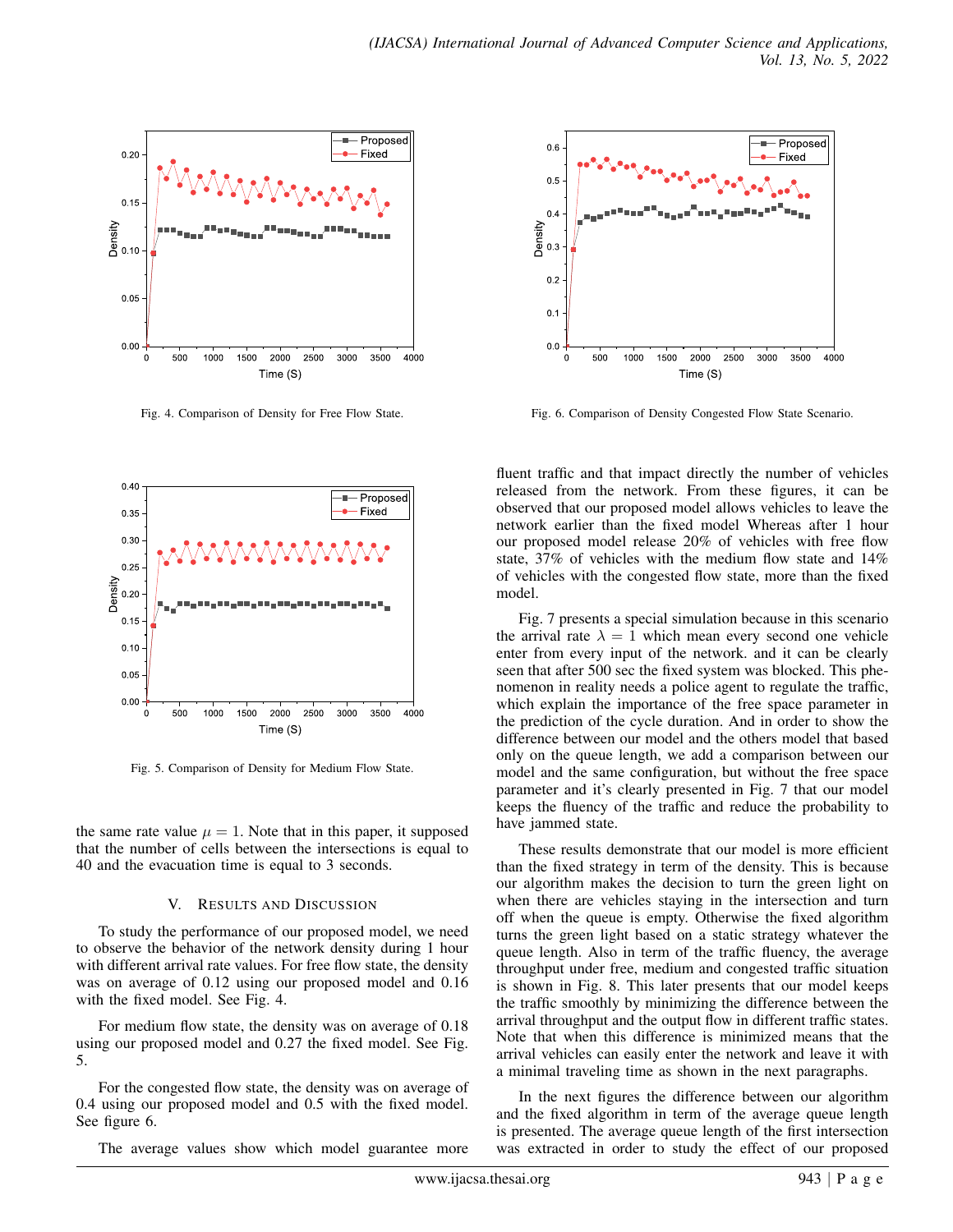

Fig. 7. Comparison of Density for Jammed Flow State.



Fig. 8. Comparison of the Average Throughput.



In Fig. 9, the average queue length still between 0 and 1 with our proposal with an arrival rate  $\lambda = 0.4$  otherwise with the fixed algorithm the average is between 1 and 4.5 which explain an important difference. Also, in congested flow state our model shows an important performance because the maximum of the average queue length was 1.5 where with the fixed strategy was 7.5. See Fig. 10. This can be explained by the fact that, when the queue length is considered to predict the green time, the average queue length decreases automatically.

From this, it can be seen that our algorithm guarantees to the vehicles in the intersection a low waiting time compared to the fixed algorithm. And in order to show more the performance of our system the average velocity in the network was studied in order to analyze the behaviors of the vehicles over time. Fig. 11 confirms that our model maximizes the average velocity in the network. But the most important fact deduced from this figure is that with the fixed algorithm the traffic



Fig. 9. Results of the Average Queue Length for Medium Flow State.



Fig. 10. Results of the Average Queue Length for Congested Flow State.

block earlier than with our model wish confirm the effect of minimizing the queue length in the intersections.

Fig. 12 presents the average waiting time in our network. The waiting time is defined as the time required for a vehicle to leave the network. In this simulation, it supposed that the arrival rates are equal in order to study the behavior of our model in different status. The results shows that the vehicles wait less with the proposed method under all traffic conditions. In the free traffic, the average waiting time values are 102 s and 180 s with proposed model and fixed model, respectively. Thus, with the medium and congested traffic, the vehicles wait less than 122 s and187 s, respectively with our control method where with the fixed model wait 185 s and 268 s, respectively. And note that our model ensures the improvements 43%, 34%, and 31% in average waiting time values under free, medium and congested traffic, respectively.

Hence, our proposed model reduces the density, the average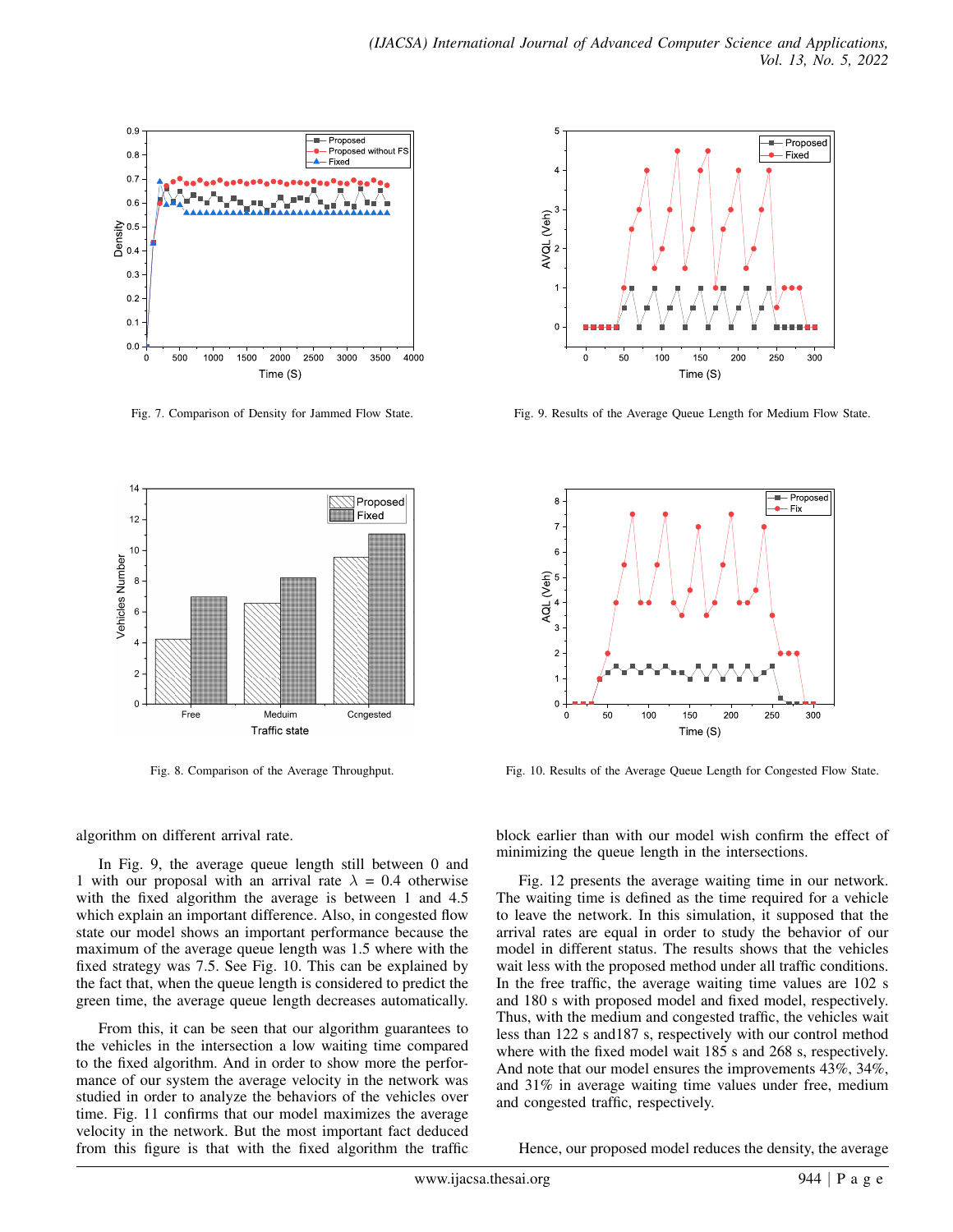

Fig. 11. Results of the Average Velocity.



Fig. 12. Comparison of the Average Waiting Time.

queue length and the average and so it can maximize the average velocity of vehicles at the intersections.

After that and to improve more our model we consider in the next results that the arrival rate from the network inputs are not equal. We supposed that we have 4 type of arrival rates λsouth for the vehicles coming from the south of the network, λnorth for the vehicles coming from the north, λeast for the vehicles coming from the east and λwest for the vehicles coming from the west. And we implemented 4 scenarios. Firstly, the  $\lambda$ south and  $\lambda$ north are equal to 0.4 which implies that we have horizontally a medium flow and vertically we have a congested flow i.e.  $\lambda$ west =  $\lambda$ east =0, 9. This scenario aims to compare the difference between our model and the fixed model in term of the average queue length for every direction.

Note that, the following parameters are defined:

 $AV:$  Average.

- $NV$ : Number of Vehicles.
- $AVNQL$ : Average Queue Length for North Vehicles.
- AV SQL: Average Queue Length for South Vehicles.
- AV EQL: Average Queue Length for East Vehicles.
- $AVWQL$ : Average Queue Length for West Vehicles.

The Table IV shows a big difference between the two models, because our model turns off the green light when all the waiting vehicles in the south and north are served meaning that it give the priority to the others vehicle to be served earlier, while with the fixed model, the vehicles have to wait even if the other directions are empty. Which signifies the difference in term of the average velocity because with our model we can maximize the average velocity with 29% than the fixed model. The others scenarios supposed that vehicles come with a random arrival rate. As shown in the table, we notice that our model is better than the fixed model even if the situation. For example, in the fourth scenario our model maximizes the average velocity by 37% than the other model. Although sometimes there is not a big difference between the two models, for example, in the second scenario the difference between the average south queue length with our model and the fixed model is just 0.2. But our algorithm keeps the most interesting ones. And the reason theoretical of these results is due to the proposed new algorithm which is already explained above.

## VI. DISCUSSION AND LIMITATION

Test results shows that the installed algorithm at the intersection ensures traffic flow in conditions of unsaturated flows. In addition, this demonstrates that our method can be successfully used for the construction of adaptive traffic control in conditions where traffic is related to time-varying traffic flows. In our optimization method, the traffic demands are well estimated based on the information from the adjacent intersections, which brings a good coordination among the intersections. It is worth to mention that our optimization method has a chance to obtain a better control scheme and to achieve an optimal solution for the network. However, the selection of the time based on the free space existing in the network affects the performance since using only the average queue length parameter might introduce longer unnecessary traffic delay to intersections just because the vehicles have not enough space in their destinations. Thus, in theoretical analyses, adapting the green time span using the combination between the queue length and the free space may reduce the delay time and keep the traffic fluency.

## VII. CONCLUSION

In this paper, an intelligent system based on cellular automaton and BCMP queuing system has been proposed. The main advantage of this model is to avoid congestion at intersections due to the applied algorithm that calculate in every cycle time the free space on the roads and the waiting line in order to give the appropriate green time for every intersection taking into account the priority and intersection evacuation time. The results prove that our approach keeps the traffic fluency at the intersections and reduce the probability to attempt jammed situation than fixed method. Using BCMP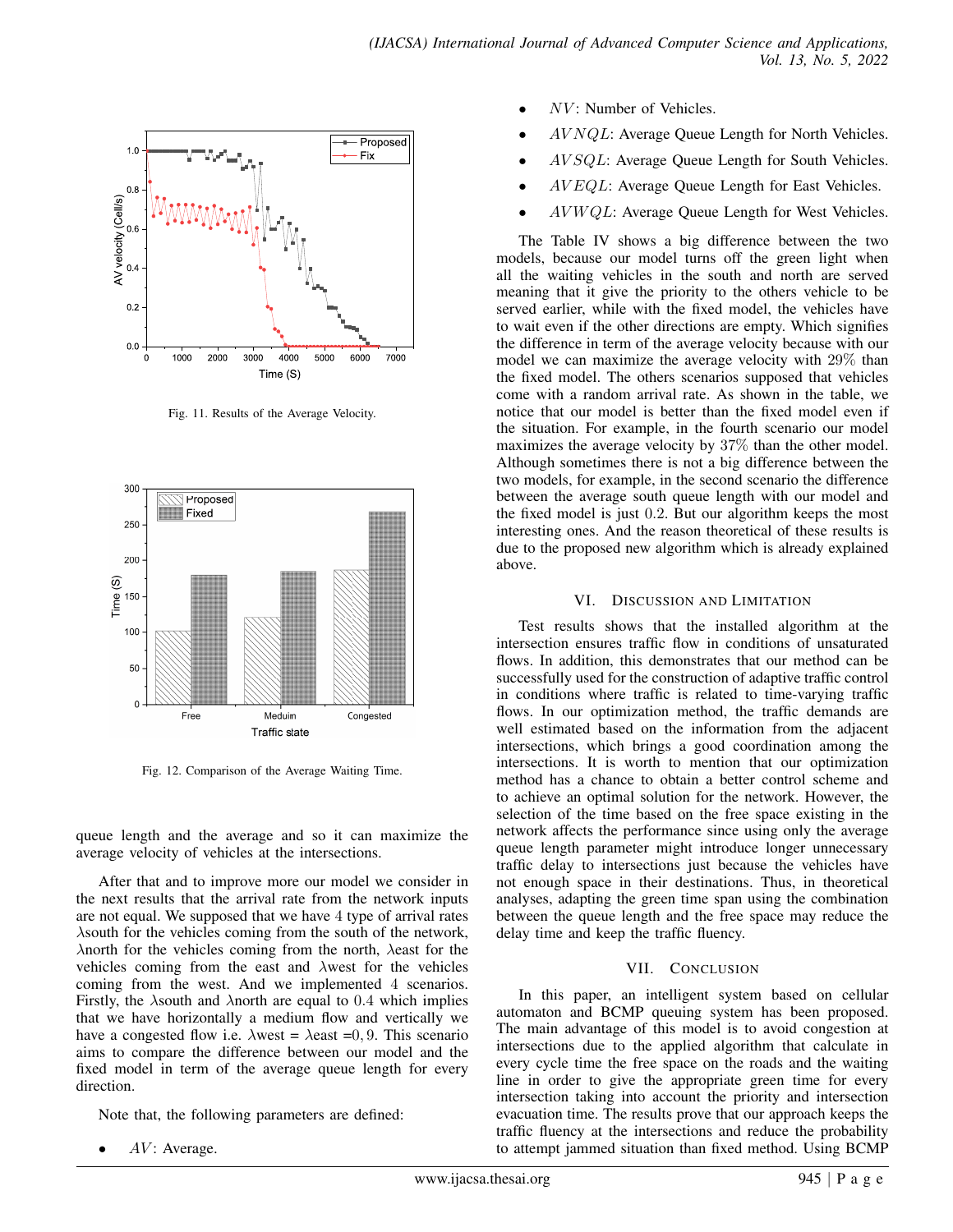TABLE IV. THE OBTAINED RESULTS FOR DIFFERENT SCENARIOS

| <b>Scenario</b>   | Approach | $\lambda$ north | $\lambda$ south | $\lambda$ east | $\lambda$ west | <b>Velocity</b><br>AV | AV NV  | <b>AVNOL</b> | <b>AVSOL</b> | <b>AVEOL</b> | <b>AVWOL</b> |
|-------------------|----------|-----------------|-----------------|----------------|----------------|-----------------------|--------|--------------|--------------|--------------|--------------|
| Scenario 1        | Proposed | 0.4             | 0.4             | 0.9            | 0.9            | 0.97                  | 106.76 | 1.79         | 0.65         | 2.95         | 2.85         |
| Scenario 1        | Fixed    | 0.4             | 0.4             | 0.9            | 0.9            | 0.75                  | 125.33 | 3.13         | 3.13         | 19.43        | 19.29        |
| Scenario 2        | Proposed | 0.4             | 0.9             | 0.4            | 0.9            | 0.76                  | 130.46 | 2.77         | 19.15        | 2.76         | 19.32        |
| Scenario 2        | Fixed    | 0.4             | 0.9             | 0.4            | 0.9            | 0.65                  | 146.2  | 6.59         | 19.38        | 5.86         | 20.37        |
| Scenario 3        | Proposed | 0.2             | 0.9             | 0.2            | 0.9            | 0.76                  | 119.18 | 1.33         | 3.85         | 19.38        | 19v53        |
| Scenario 3        | Fixed    | 0.2             | 0.9             | 0.2            | 0.9            | 0.62                  | 141.38 | 14.7         | 17.1         | 19.66        | 20.37        |
| <b>Scenario 4</b> | Proposed | 0.4             | 0.2             | 0.4            | 0.2            | 0.98                  | 43.73  | 0.54         | 0.59         | 0.29         | 0.467        |
| Scenario 4        | Fixed    | 0.4             | 0.2             | 0.4            | 0.2            | 0.71                  | 58.04  | 2.77         | 2.76         | 1.62         | 1.6          |

performance measures helps us to manage the queues in our network, which guarantee an optimal average waiting time for vehicles.

Note that this approach can not only applied in transportation domain it can also apply in different situation like bank service, hospital out-patient service, etc.

In the future works, we will integrate other technologies like machine learning and multi-agent system to develop more our approach and guarantee a good vehicle experience in cities.

#### **REFERENCES**

- [1] P. Hunt, D. Robertson, R. Bretherton, and R. Winton, "Scoot-a traffic responsive method of coordinating signals," *Transport and Road Research Lab., Crowthorne, UK*, 1981.
- [2] P. Lowrie, "Scats, sydney co-ordinated adaptive traffic system: A traffic responsive method of controlling urban traffic," 1990.
- [3] D. I. Robertson and R. D. Bretherton, "Optimizing networks of traffic signals in real time-the scoot method," *IEEE Transactions on vehicular technology*, vol. 40, no. 1, pp. 11–15, 1991.
- [4] J. Li, Y. Zhang, and Y. Chen, "A self-adaptive traffic light control system based on speed of vehicles," in *2016 IEEE International Conference on Software Quality, Reliability and Security Companion (QRS-C)*. IEEE, 2016, pp. 382–388.
- [5] A. H. Pohan, L. A. Latiff, R. A. Dziyauddin, and N. H. A. Wahab, "Mitigating traffic congestion at road junction using fuzzy logic," *International Journal of Advanced Computer Science and Applications*, vol. 12, no. 8, pp. 293–299, 2021. [Online]. Available: www.scopus.com
- [6] A. Chabchoub, A. Hamouda, S. Al-Ahmadi, and A. Cherif, "Intelligent traffic light controller using fuzzy logic and image processing," *International Journal of Advanced Computer Science and Applications*, vol. 12, no. 4, pp. 396–399, 2021, cited By :2. [Online]. Available: www.scopus.com
- [7] T. P. Oliveira, J. S. Barbar, and A. S. Soares, "Computer network traffic prediction: a comparison between traditional and deep learning neural networks," *International Journal of Big Data Intelligence*, vol. 3, no. 1, pp. 28–37, 2016.
- [8] A. Merbah and A. Makrizi, "Optimal management adaptive of two crossroads by genetic algorithm," *International Journal of Modeling, Simulation, and Scientific Computing*, vol. 10, no. 03, p. 1950009, 2019.
- [9] O. Biham, A. A. Middleton, and D. Levine, "Self-organization and a dynamical transition in traffic-flow models," *Physical Review A*, vol. 46, no. 10, p. R6124, 1992.
- [10] W. Hu, L. Yan, H. Wang, B. Du, and D. Tao, "Real-time traffic jams prediction inspired by biham, middleton and levine (bml) model," *Information Sciences*, vol. 381, pp. 209–228, 2017.
- [11] R. A. Rodriges Zalipynis, "Convergence of array dbms and cellular automata: A road traffic simulation case," in *Proceedings of the 2021 International Conference on Management of Data*, 2021, pp. 2399– 2403.
- [12] H.-T. Zhao, L. Lin, C.-P. Xu, Z.-X. Li, and X. Zhao, "Cellular automata model under kerner's framework of three-phase traffic theory considering the effect of forward–backward vehicles in internet of

vehicles," *Physica A: Statistical Mechanics and its Applications*, vol. 553, p. 124213, 2020.

- [13] X. Hu, M. Huang, and J. Guo, "Feature analysis on mixed traffic flow of manually driven and autonomous vehicles based on cellular automata," *Mathematical Problems in Engineering*, vol. 2020, 2020.
- [14] M. Papageorgiou, C. Diakaki, V. Dinopoulou, A. Kotsialos, and Y. Wang, "Review of road traffic control strategies," *Proceedings of the IEEE*, vol. 91, no. 12, pp. 2043–2067, 2003.
- [15] C. Osorio and M. Bierlaire, "A surrogate model for traffic optimization of congested networks: an analytic queueing network approach," Tech. Rep., 2009.
- [16] D. Heidemann and H. Wegmann, "Queueing at unsignalized intersections," *Transportation Research Part B: Methodological*, vol. 31, no. 3, pp. 239–263, 1997.
- [17] D. Heidemann, "A queueing theory approach to speed-flow-density relationships," in *TRANSPORTATION AND TRAFFIC THEORY. PRO-CEEDINGS OF THE 13TH INTERNATIONAL SYMPOSIUM ON TRANSPORTATION AND TRAFFIC THEORY, LYON, FRANCE, 24- 26 JULY 1996*, 1996.
- [18] A. Lozano, G. Manfredi, and L. Nieddu, "An algorithm for the recognition of levels of congestion in road traffic problems," *Mathematics and Computers in Simulation*, vol. 79, no. 6, pp. 1926–1934, 2009.
- [19] A. D Ambrogio, G. Iazeolla, L. Pasini, and A. Pieroni, "Simulation model building of traffic intersections," *Simulation Modelling Practice and Theory*, vol. 17, no. 4, pp. 625–640, 2009.
- [20] J. Dad, M. Ouali, and Y. Lebbah, "A multiclass bemp queueing modeling and simulation-based road traffic flow analysis," *World Academy of Science, Engineering and Technology*, pp. 78–2011, 2011.
- [21] R. Iglesias, F. Rossi, R. Zhang, and M. Pavone, "A bcmp network approach to modeling and controlling autonomous mobility-on-demand systems," *The International Journal of Robotics Research*, vol. 38, no. 2-3, pp. 357–374, 2019.
- [22] H. Kameda and Y. Zhang, "Uniqueness of the solution for optimal static routing in open bcmp queueing networks," *Mathematical and Computer Modelling*, vol. 22, no. 10-12, pp. 119–130, 1995.
- [23] C. Dowling, T. Fiez, L. Ratliff, and B. Zhang, "How much urban traffic is searching for parking? simulating curbside parking as a network of finite capacity queues," *arXiv preprint arXiv:1702.06156*, 2017.
- [24] J. Neumann, A. W. Burks *et al.*, *Theory of self-reproducing automata*. University of Illinois press Urbana, 1966, vol. 1102024.
- [25] P. Sarkar, "A brief history of cellular automata," *Acm computing surveys (csur)*, vol. 32, no. 1, pp. 80–107, 2000.
- [26] M. Cremer and J. Ludwig, "A fast simulation model for traffic flow on the basis of boolean operations," *Mathematics and computers in simulation*, vol. 28, no. 4, pp. 297–303, 1986.
- [27] E. Brockfeld, R. Barlovic, A. Schadschneider, and M. Schreckenberg, "Optimizing traffic lights in a cellular automaton model for city traffic," *Physical review E*, vol. 64, no. 5, p. 056132, 2001.
- [28] M. Fukui and Y. Ishibashi, "Traffic flow in 1d cellular automaton model including cars moving with high speed," *Journal of the Physical Society of Japan*, vol. 65, no. 6, pp. 1868–1870, 1996.
- [29] T. Nagatani, "Self-organization in 2d traffic flow model with jamavoiding drive," *Journal of the Physical Society of Japan*, vol. 64, no. 4, pp. 1421–1430, 1995.